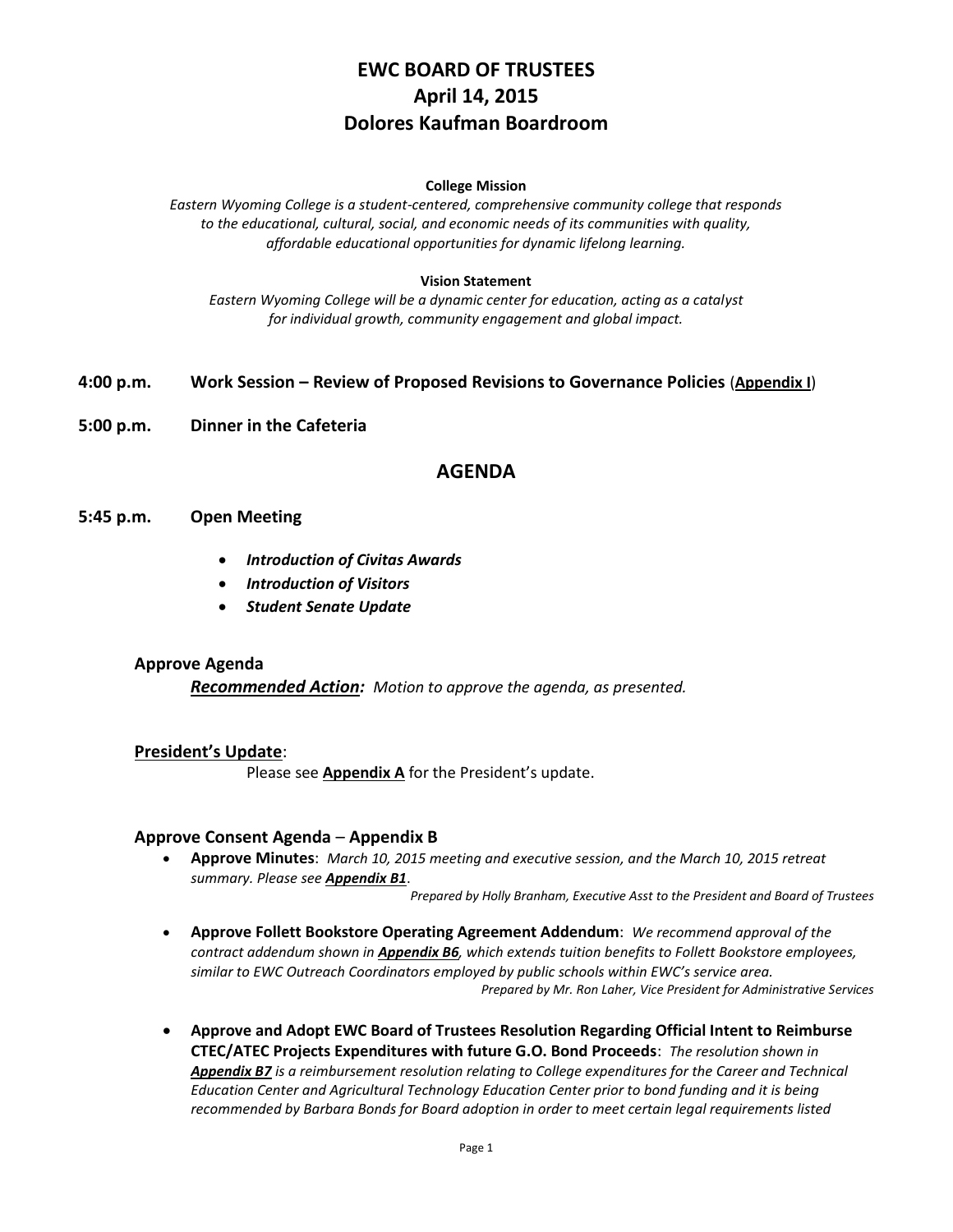*within the resolution for general obligation bonds. Essentially, it allows EWC to be reimbursed for architectural and construction expenses incurred before the bonds are actually sold*. *Prepared by Mr. Ron Laher, Vice President for Administrative Services*

 **Approve FY-2016 Scholarship Budget Amendments**: *The FY-2016 scholarship budget was originally approved by the Trustees on 11/11/14. Since then, several amendments are being proposed by the EWC Scholarship Committee in order to finalize it, as shown in Appendix B9:*

*A new line was added for Lancer Incentive Awards, funded by EWC Honor Scholarship reductions and \$30,000 from EWC Foundation; Renewable (year two) WY Border Scholarships are presented on separate lines; and, three new Foundation endowment scholarships are shown on the last page.*

*The Lancer Incentive is a new scholarship for degree-seeking incoming freshman students for their first year at EWC. May 2015 high school graduates can qualify for one of three levels of awards for the 2015-2016 academic year: the Eastern level requires a minimum high school GPA of 3.5 and/or a minimum composite score of 24 on the ACT to receive a \$1,500 award (\$750/semester); the Wyoming level requires a 3.0-3.499 GPA and/or 21-23 composite ACT score for a \$1,000 award (\$500/semester); and the College level requires a 2.5-2.999 GPA and/or 18-20 composite ACT score for a \$500 award (\$250/semester). Students must successfully complete at least 15 credit hours and maintain the minimum GPA required for their tier during the fall semester in order to be eligible for the second half of the award for the spring term. Prepared by Mr. Ron Laher, Vice President for Administrative Services*

 **Approve ATEC Owner's Representative Contract with GSG Architecture**: *We are requesting that the Board of Trustees approve the selection of GSG Architects as the EWC Owner's Representative for the ATEC project. We issued a request for Statements of Qualifications (SOQ) for the ATEC Owner's Representative position and GSG Architecture was the only firm that submitted an SOQ. Their proposal was reviewed and an interview was conducted by a committee consisting of Kelly Sittner, Kurt Sittner, Cactus Covello, Ron Laher and Clyde Woods. The fee for this service is \$58,886 which will be paid for by the EWC Foundation. A unanimous vote was received to accept the proposal.*

*Prepared by Mr. Ron Laher, Vice President for Administrative Services*

 **Accept North Campus Land Transfer from EWC Foundation for the ATEC Building Site**: *EWC Foundation has approved the transfer of ownership of 6 acres at North Campus to Eastern Wyoming Community College District for the ATEC building site. EWC intends to pursue annexation of the property into City limits under a special zoning class that will allow animals on the property for educational purposes. We recommend formal acceptance of the property by the College. The current value of the land is being established through a comparative market analysis by a licensed real estate broker and the gift value may be claimed as an in-kind donation with respect to the Wyoming Business Council grant to assist with the ATEC construction costs.*

*Prepared by Mr. Ron Laher, Vice President for Administrative Services*

 **Approve Seeking up to \$275,000 in Tax-Exempt Capital Lease Financing for a Replacement IT Backup System, Student Card System, and Desktop Computers**: *EWC is contemplating a number of large technology purchases and acquisition of these systems through a tax-exempt lease arrangement with a local bank is a way to make the purchases affordable within existing cash flow and budgetary constraints. According to a local banker, "If you can certify the lease/purchase as tax exempt (Barbara Bonds can help with that) you can expect rates at 2% or less. If not tax exempt then more along the lines of the 4% you suggested. The feds are always looking at our CRA (community reinvestment act) activities and the tax exempt and CRA implications of deals like this make them very desirable." Financing terms would be secured by conducting a competitive bidding process and legal fees for the transaction are expected to be around \$5,000 for the package. The funds would be used to buy a critical backup (data deduplication) system for the main computer network, replacement of the aging student ID card system that was installed in 2008, and the purchase of replacement desktop computers for labs and offices for this fiscal year's rotation so the computer rotation schedule does not fall behind. Lease payments would then be budgeted annually through the existing IT budget. The financing would be subject to credit approval and secured by a lien on the property purchased.* 

*Prepared by Mr. Ron Laher, Vice President for Administrative Services*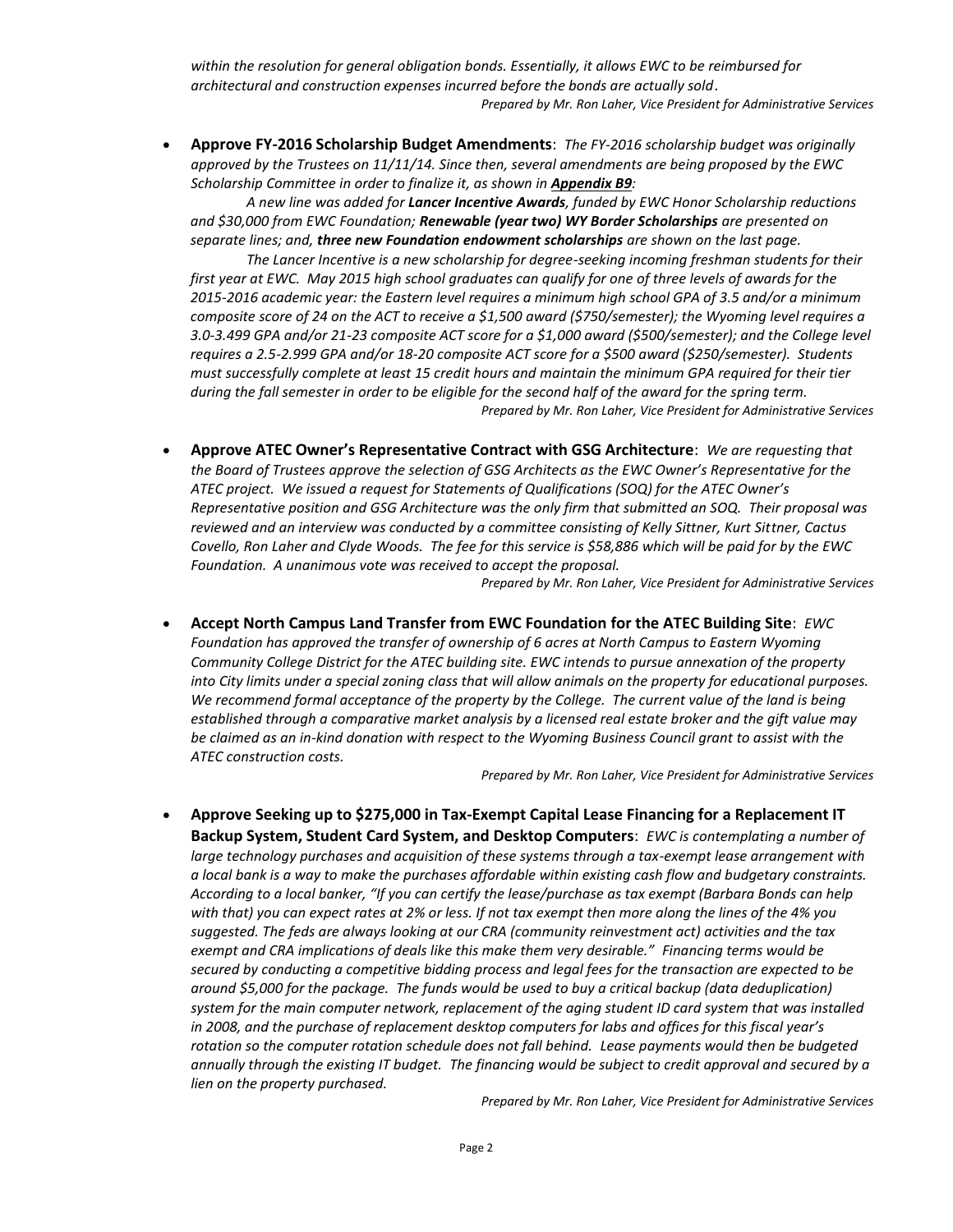**Subject to Availability of Lease Financing above, Waive College Purchasing Policy to acquire a recommended Data Deduplication and Backup System from Venture Technologies, an authorized reseller of Avamar Backup Systems and DataDomain Appliances**: *A Backup and Data Deduplication solution for EWC data storage and retrieval of information was proposed by Venture Technologies at the request of Computer Services. The system will back up the virtual environment as well as our storage array network. Data Deduplication speeds up the process by using technology that only stores data that has changed since the last backup. This provides greater efficiency and allows for more data storage than conventional tape backup. The Avamar solution has scalability that can accommodate EWC's needs in the future. Providing a more reliable backup system for EWC's data system is a critical priority.*

*Prepared by Dr. Dee Ludwig, Vice President for Learning*

 **Ratify Change Order 7 for the Lancer Hall Expansion Project***: Please see Appendix B12 for details of change order #7 for the Lancer Hall Expansion project in the amount of \$7,964.94. Prepared by Mr. Clyde Woods, Director of Procurement and Contracts*

> *Trustees, please feel free to contact Dr. Patterson prior to the board meeting regarding any questions you may have concerning the consent agenda.*

*Recommended Action: Motion to approve the consent agenda, as presented.*

### **Action Items**

#### **Approve Financial Report**

Please see **Appendix C** for the written financial report and the construction projects update.

*Prepared by Mr. Ron Laher, Vice President for Administrative Services*

### *Recommended Action: Motion to approve the financial report, as presented.*

### **Approve Waiving Early Retirement Policy and Accepting Dr. Pehl's Request for Early Retirement**

We are requesting the Board of Trustees waive their Early Retirement Policy and accept Dr. Pehl's request for early retirement. This is one of those cost saving measures as discussed with the Trustees at last month's meeting. Please see **Appendix D** for Dr. Pehl's request. *Prepared by Dr. Richard Patterson, College President*

*Recommended Action: Motion to approve waiving the early retirement policy and accepting Dr. Pehl's request for early retirement effective at the end of her current contract, as presented.*

#### **Approve the Appointment of Roger Humphrey to the Position of Education Instructor**

The search committee, with Dr. Patterson's approval is recommending the appointment of Roger Humphrey to the position of Education instructor. Mr. Humphrey has spent the past 32 years in various positions in the public school systems, serving as a classroom teacher, building principal and central office administrator. Roger is currently serving as the Assistant Superintendent for curriculum, assessment and professional development with Campbell County School District in Gillette. Mr. Humphrey has also served as the Director of Title I in Gillette, Assistant Superintendent in Goshen County, Elementary Principal at Baggs Elementary in Cheyenne and Elementary Principal in Pine Bluffs. Roger has completed his Master's Degree in Educational administration at Chadron, his Bachelors at the University of Wyoming and has an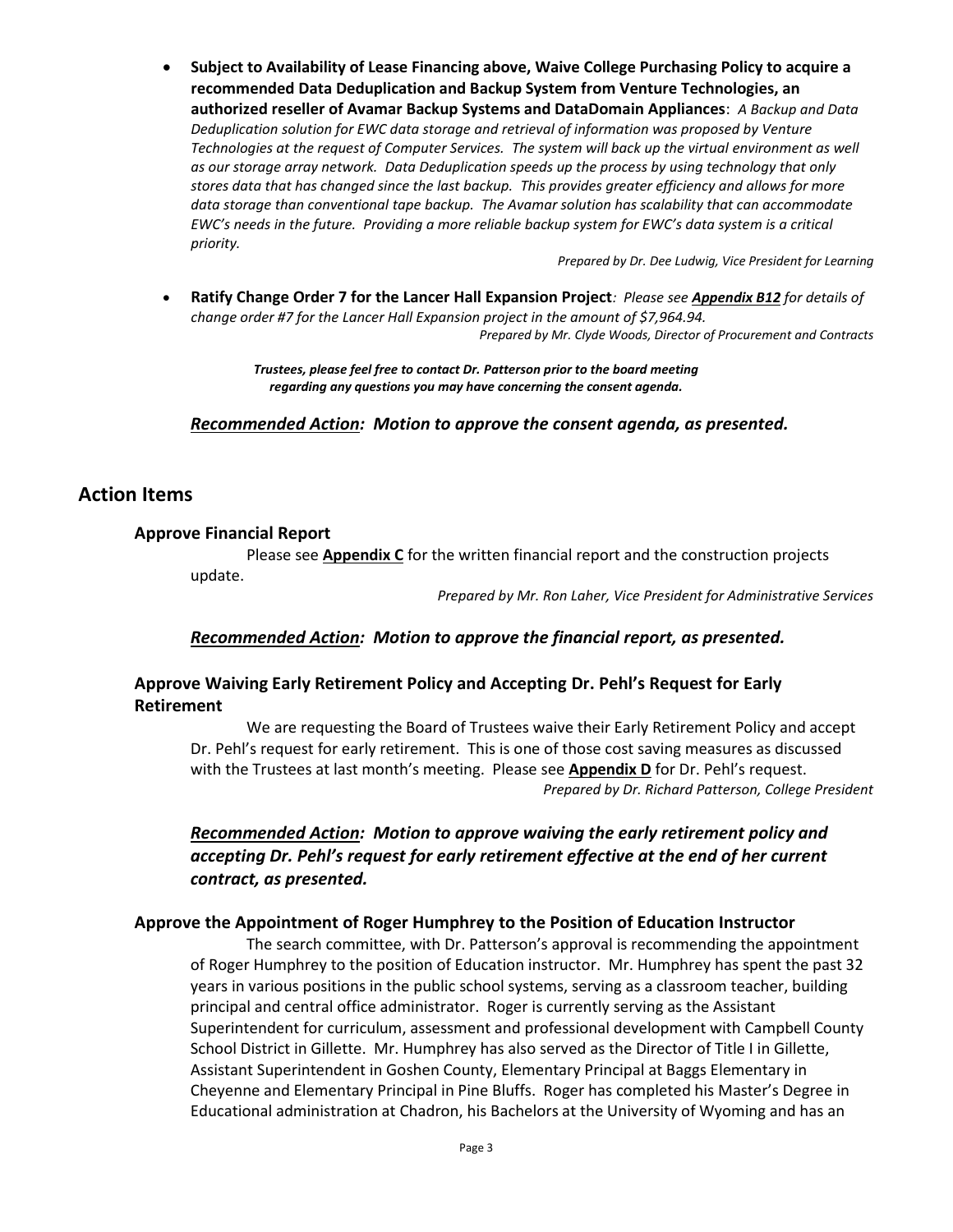Associate Degree from LCCC. Mr. Humphrey brings a wealth of experience and knowledge to EWC. He will serve our students at the highest level.

*Prepared by Mr. Stuart Nelson, Director of Human Resources*

## *Recommended Action: Motion to approve the appointment of Roger Humphrey to the position of EWC Education instructor, as presented.*

### **Approve Reappointment of Eligible Non-Tenured Faculty**

Dr. Patterson is recommending the reappointment of all eligible non-tenured faculty. *Prepared by Mr. Stuart Nelson, Human Resources Director*

## *Recommended Action: Motion to approve the reappointment of all eligible non-tenured faculty, as presented.*

## **Adopt Business Ready Community Resolution of Support, and Approve ATEC Contingency and Development Agreement**

The support resolution and related agreement will be hand-carried to the April Board Meeting. These documents are necessary in order for EWC to enter into a partnership with the City of Torrington to apply for a Business Ready Community Grant and Loan through the Wyoming Business Council. Both were developed with the assistance of Goshen County Economic Development and Wyoming Business Council staff members, and the agreement has been reviewed further by College legal counsel.

*Prepared by Mr. Ron Laher, Vice President for Administrative Services*

## *Recommended Action: Motion to adopt the Business Ready Community resolution of support, and approve ATEC Contingency and Development Agreement, as presented.*

### **Award Bid for Softball Field Lights Relocation**

The bid opening for the softball field lights relocation will be held on Friday, April  $10^{th}$ . As a result, a recommendation will be hand-carried to the board meeting.

## *Recommended Action: Motion to award bid for the softball field lights relocation, as presented.*

## **INFORMATION ITEMS**

### **Learning Update**:

Please see **Appendix E** for the Learning update.

*Prepared by Dr. Dee Ludwig, Vice President for Learning*

### **Staff Alliance Update**:

Please see **Appendix F** for the Staff Alliance update.

*Prepared by Mr. Clyde Woods, Staff Alliance Chair*

### **Student Services Update**:

Please see **Appendix G** for the Student Services update.

*Prepared by Dr. Rex Cogdill, Vice President for Student Services*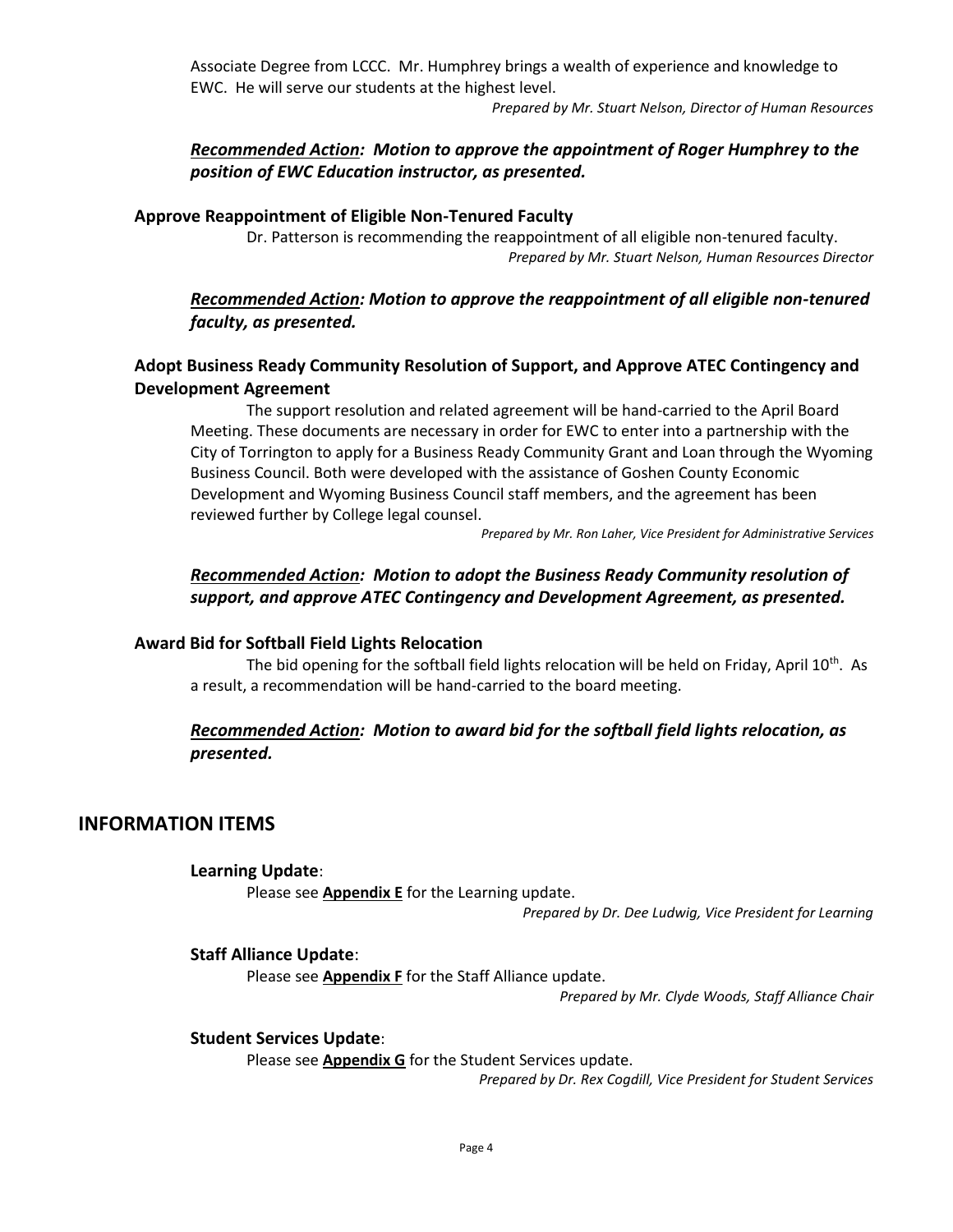### **Faculty Senate Update**:

The faculty senate met twice this month, discussing many topics of interest to the faculty. We will be having an end of the year get together after school is out, stay tuned for details. *Prepared by Mr. Ray Dewitt, Faculty Senate President*

### **Human Resources Update**:

Human Resources has been working with the other Community Colleges in Wyoming on finalizing a salary study. I have also been working with the HR Directors from all Wyoming CC's on the effects of part-time workers and the Affordable Care Act. Our candidate for the vice president's position has declined our offer and the committee is reconvening to move forward on the selection process. Offered contract to Education Instructor. Preparing budget scenarios for the increase in retirement contributions effective July 1, 2015. Work is being completed with the webmaster to update our HR page on the website, specifically for job advertising. HR is finalizing the Employee recognition reception on May 11, at 1:30 pm.

*Prepared by Mr. Stuart Nelson, Director of Human Resources*

#### **Institutional Development Update**:

Please see **Appendix H** for the Institutional Development update.

*Prepared by Mr. Oliver Sundby*

**Trustee Topics**

**Executive Session – Personnel** *Recommended Action: Motion to adjourn to executive session to discuss personnel.*

**Adjournment**